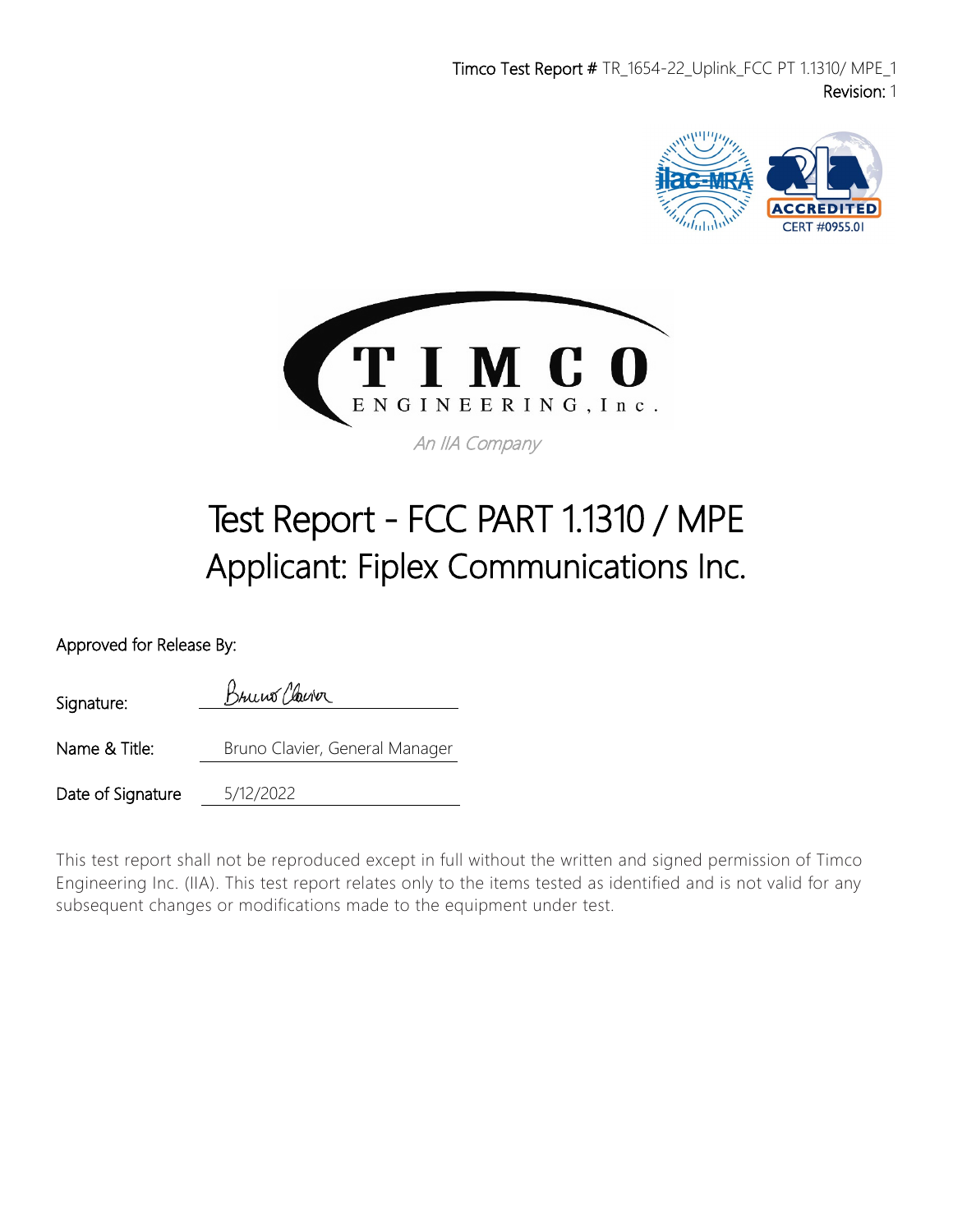

#### Table of Contents

| 2. |           |  |
|----|-----------|--|
|    | 21<br>2.2 |  |
| 3. |           |  |
|    | 31        |  |
| 4. |           |  |
|    | 41<br>4.2 |  |
| 5. |           |  |
| 6. |           |  |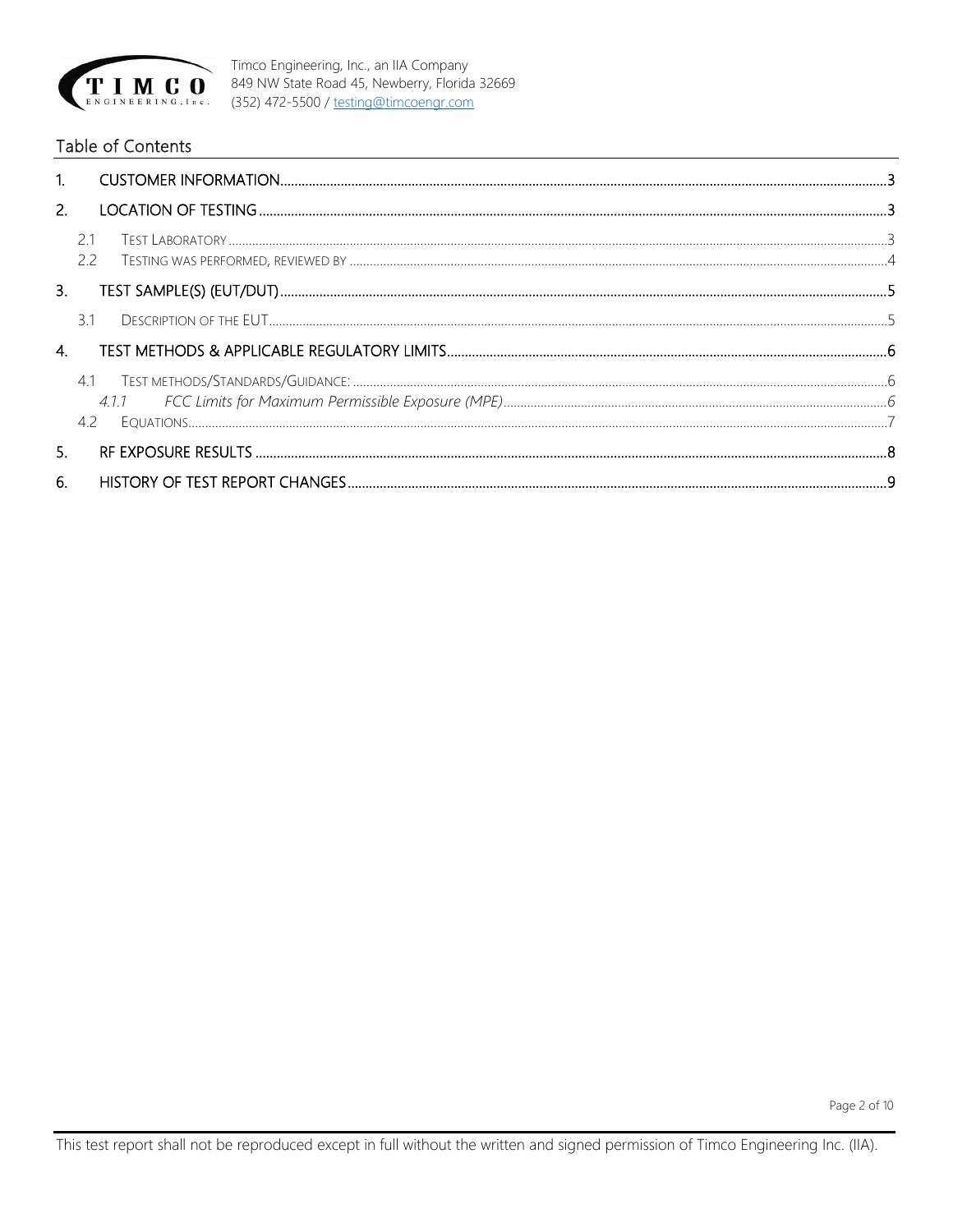

#### <span id="page-2-0"></span>1. Customer Information

Applicant: Fiplex Communications Inc. Address: 2101 NW 79th Avenue Miami Florida, 33122, United States

#### <span id="page-2-1"></span>2. Location of Testing

#### <span id="page-2-2"></span>2.1 Test Laboratory

Timco Engineering Inc. is a subsidiary of Industrial Inspection & Analysis, Inc. ("IIA"). Testing was performed at Timco's permanent laboratory located at 849 NW State Road 45, Newberry, Florida 32669

FCC test firm # 578780 FCC Designation # US1070 FCC site registration is under A2LA certificate # 0955.01 ISED Canada test site registration # 2056A EU Notified Body # 1177 For all designations see A2LA scope # 0955.01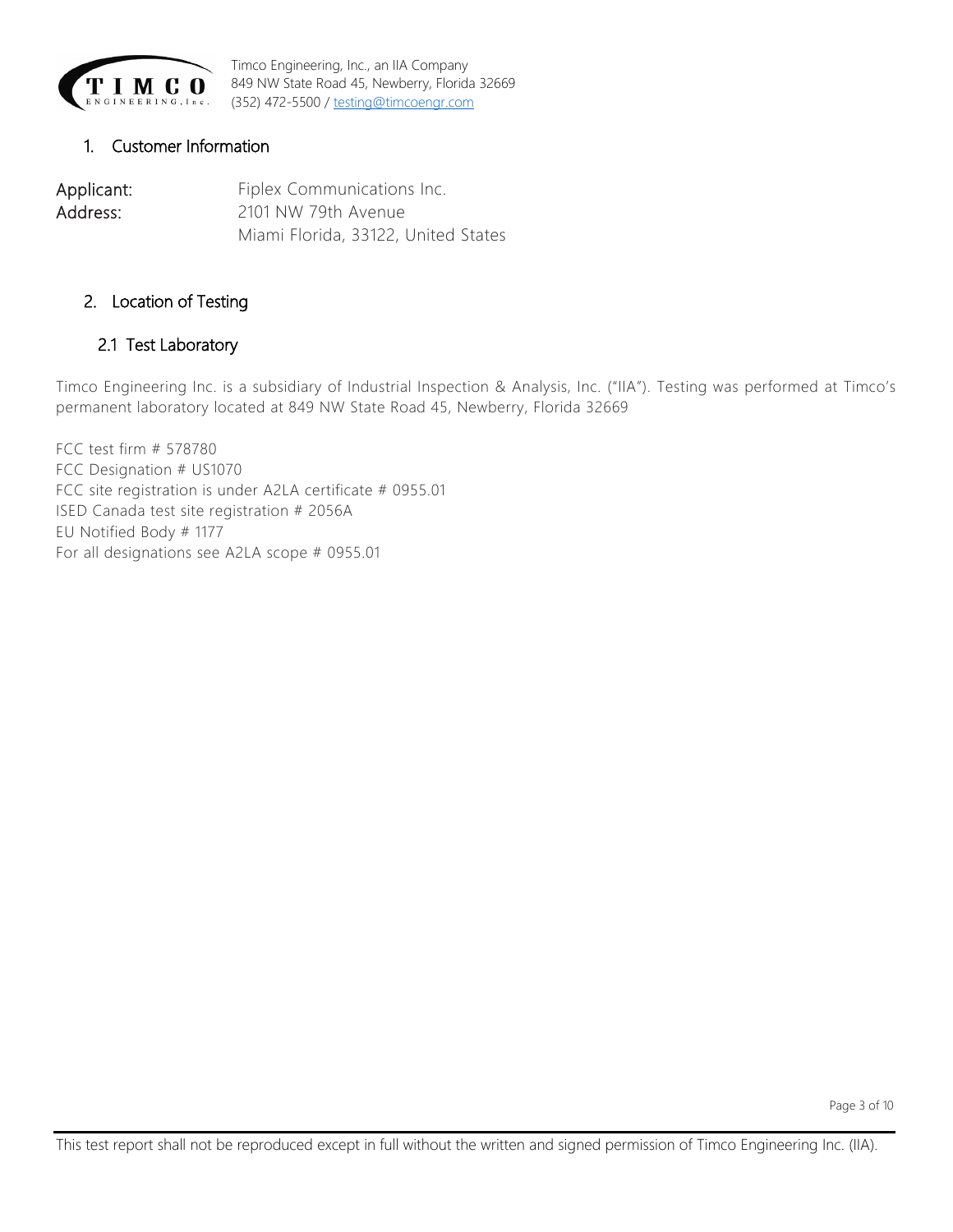

## <span id="page-3-0"></span>2.2 Testing was performed, reviewed by

Dates of Testing: 4/5/2022 – 5/11/2022

| Signature:        | Sr. EMC Engineer<br>EMC-003838-NE<br>GIN |
|-------------------|------------------------------------------|
| Name & Title:     | Tim Royer, EMC Engineer                  |
| Date of Signature | 5/12/2022                                |
| Signature:        | m allen                                  |

Name & Title: Terri Allen, Lab Assistant

Date of Signature 5/12/2022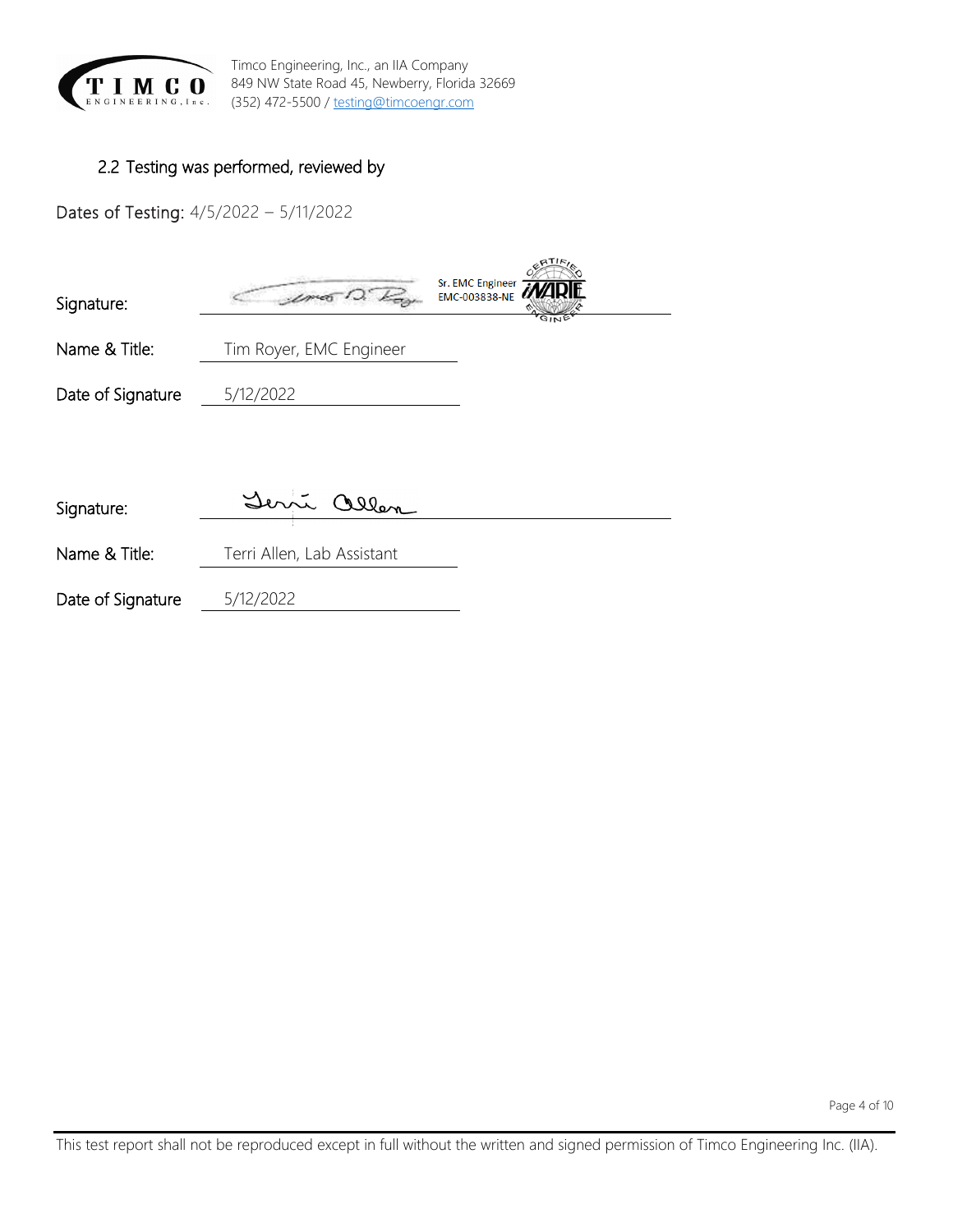

# <span id="page-4-0"></span>3. Test Sample(s) (EUT/DUT)

<span id="page-4-1"></span>The test sample was received: 4/4/2022

# 3.1 Description of the EUT

A description as well as unambiguous identification of the EUT(s) tested. Where more than one sample is required for technical reasons (such as the use of connected units for the purpose of conducted output power testing where the product units will have integral antennas), each specific test shall identify which unit was tested.

| Identification           |                        |  |  |  |
|--------------------------|------------------------|--|--|--|
| FCC ID:                  | P3TDH437-3X            |  |  |  |
| <b>Brief Description</b> | Digital Signal Booster |  |  |  |
| Type of Modular          | n/a                    |  |  |  |
| Model(s) $#$             | DH437                  |  |  |  |
| Firmware version         | $3.01 - 00$            |  |  |  |
| Software version         | 1.02                   |  |  |  |
| Serial Number            | 20101178FU             |  |  |  |

| <b>Technical Characteristics</b>      |                                                       |  |  |  |  |
|---------------------------------------|-------------------------------------------------------|--|--|--|--|
| Technology                            | Bi-Directional Industrial Signal Booster              |  |  |  |  |
| Frequency Range                       | 410 - 415 MHz- Uplink/ Downlink                       |  |  |  |  |
|                                       | 417 - 422 MHz- Uplink/ Downlink                       |  |  |  |  |
|                                       | 425 - 430 MHz- Uplink/ Downlink                       |  |  |  |  |
| RF O/P Power (Max.)                   | UL: 23.85 dBm (0.24 W)                                |  |  |  |  |
|                                       | DL: 37.96 dBm (6.25 W)                                |  |  |  |  |
| Modulation                            | n/a                                                   |  |  |  |  |
| <b>Bandwidth &amp; Emission Class</b> | 11K3F3E, 8K10F1D, 8K10F1E, 8K10F1W, 9K80F1D, 9K80F1E, |  |  |  |  |
|                                       | 9K80D7W                                               |  |  |  |  |
| Number of Channels                    | Variable                                              |  |  |  |  |
| Duty Cycle                            | 100%                                                  |  |  |  |  |
| Antenna Connector                     | N Type                                                |  |  |  |  |
| Voltage Rating (AC or Batt.)          | 28 V DC (internally)                                  |  |  |  |  |

| Antenna Characteristics |           |              |  |  |  |  |  |
|-------------------------|-----------|--------------|--|--|--|--|--|
| Frequency Range         | Mode / BW | Antenna Gain |  |  |  |  |  |
| 410 – 430 MHz           | n/a       | 3 dBi        |  |  |  |  |  |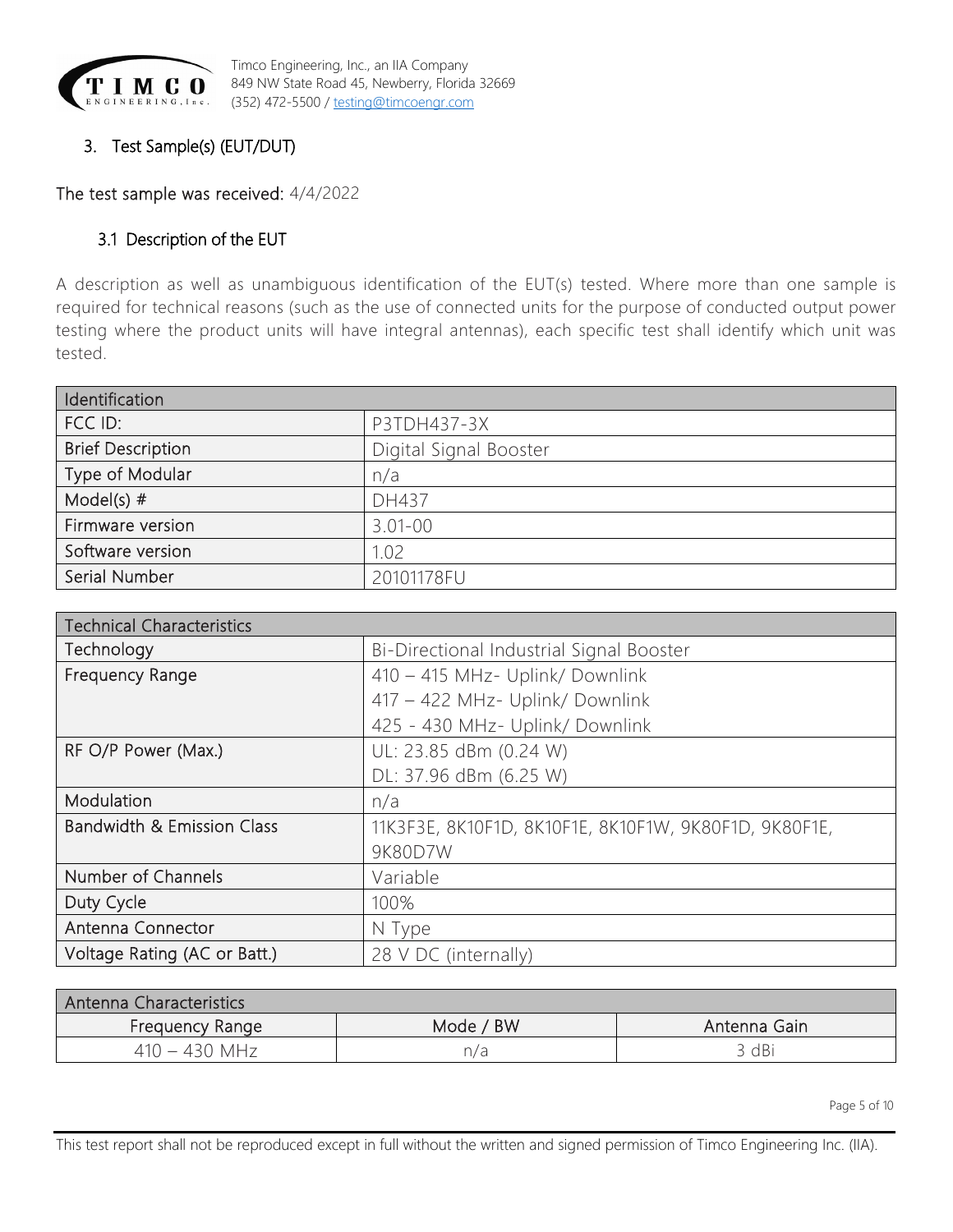

## <span id="page-5-0"></span>4. Test methods & Applicable Regulatory Limits

## <span id="page-5-1"></span>4.1 Test methods/Standards/Guidance:

The following guidance FCC KDB 447498 D01 General RF Exposure Guidance v06 was used for RF exposure evaluation as per FCC Part 1.1310 and FCC Part 2.1091 and part 2.1093. Full test results are available in this report.

## 4.1.1 FCC Limits for Maximum Permissible Exposure (MPE)

<span id="page-5-2"></span>

| Frequency Range (MHz)                                 | Electric field strength<br>(V/m) | Magnetic field strength<br>(A/m) | Power density (mW/cm <sup>2</sup> ) | Averaging Time<br>(minutes) |  |  |  |  |
|-------------------------------------------------------|----------------------------------|----------------------------------|-------------------------------------|-----------------------------|--|--|--|--|
| A Limits for Occupational/Controlled Exposure         |                                  |                                  |                                     |                             |  |  |  |  |
| $0.3 - 3.0$                                           | 614                              | 1.63                             | $*(100)$                            | $\leq 6$                    |  |  |  |  |
| $3.0 - 30$                                            | 1842/f                           | 4.89/f                           | $*(900/f^2)$                        | &5                          |  |  |  |  |
| 30-300                                                | 61.4                             | 0.163                            | 1.0                                 | &5                          |  |  |  |  |
| 300-1,500                                             |                                  |                                  | f/300                               | &5                          |  |  |  |  |
| 1,500-100,000                                         |                                  |                                  | 5                                   | &5                          |  |  |  |  |
| B Limits for General Population/Uncontrolled Exposure |                                  |                                  |                                     |                             |  |  |  |  |
| $0.3 - 1.34$                                          | 614                              | 1.63                             | $*(100)$                            | <30                         |  |  |  |  |
| $1.34 - 30$                                           | 824/f                            | 2.19/f                           | *(180/f <sup>2</sup> )              | <30                         |  |  |  |  |
| 30-300                                                | 27.5                             | 0.073                            | 0.2                                 | <30                         |  |  |  |  |
| 300-1,500                                             |                                  |                                  | f/1500                              | <30                         |  |  |  |  |
| 1,500-100,000                                         |                                  |                                  | 1.0                                 | <30                         |  |  |  |  |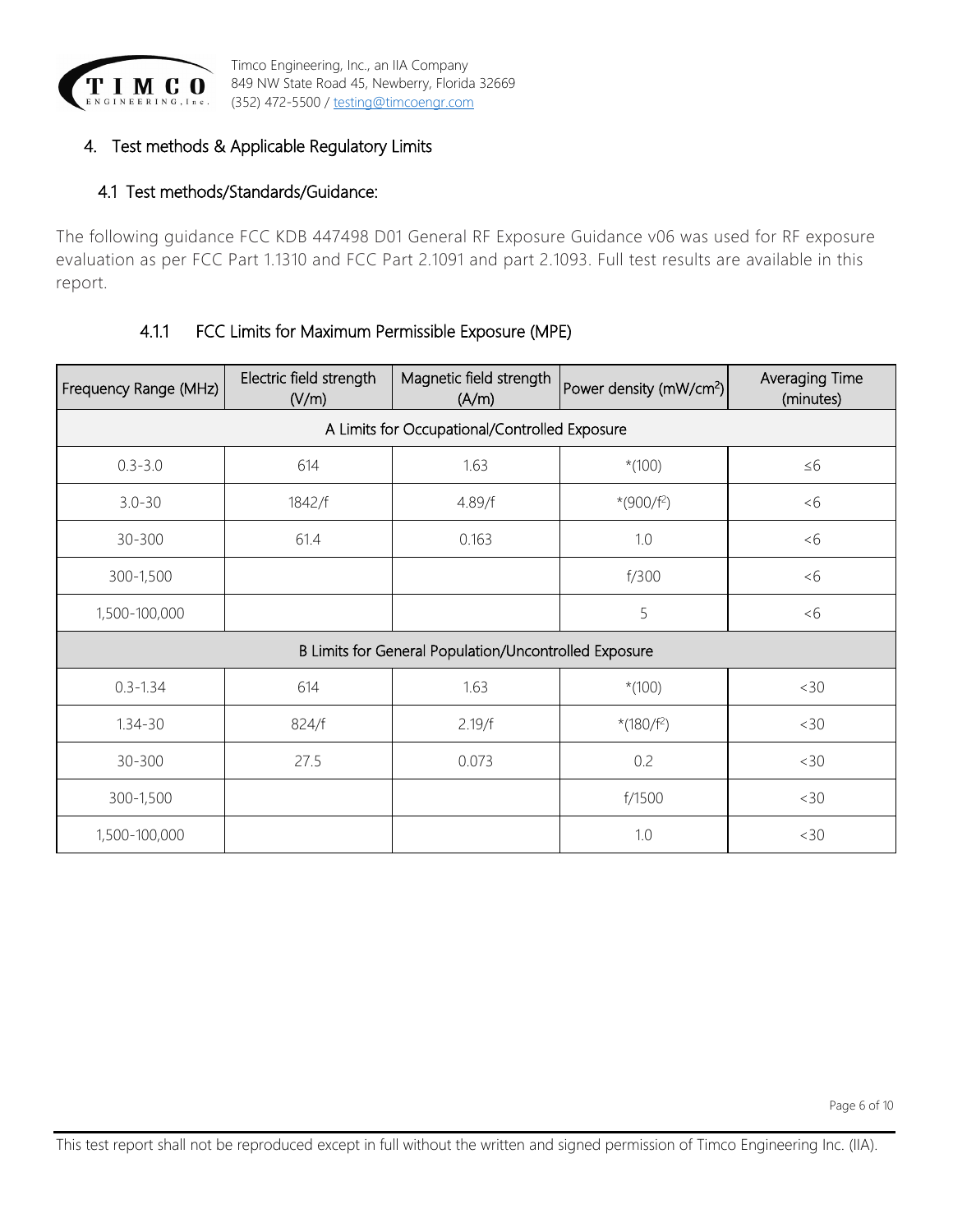

## <span id="page-6-0"></span>4.2 Equations

#### POWER DENSITY

 $E(V/m) = SQRT(30 * P * G)/d$ 

 $Pd(W/m^2) = E^2 / 377$ 

 $S = EIRP / (4 * Pi * D^2V)$ 

*Where:*

S = Power density, in  $mW/cm^2$ EIRP = Equivalent Isotropic Radiated Power, in mW D = Separation distance in cm

Power density is converted from units of  $\frac{mW/cm^22}{m}$  to units of  $\frac{W/m^22}{m}$  by multiplying by 10.

#### DISTANCE

#### $D = SQRT ( EIRP / (4 * Pi * S ) )$

*Where:*

D = Separation distance in cm EIRP = Equivalent Isotropic Radiated Power, in mW  $S = Power density in mW/cm^2$ 

SOURCE-BASED DUTY CYCLE (When applicable (for example, multi-slot mobile phone applications) A duty cycle factor may be applied.)

#### Source-based time-average EIRP = ( DC / 100 ) \* EIRP

*Where:*

DC = Duty Cycle in % as applicable. EIRP = Equivalent Isotropic radiated Power, in mW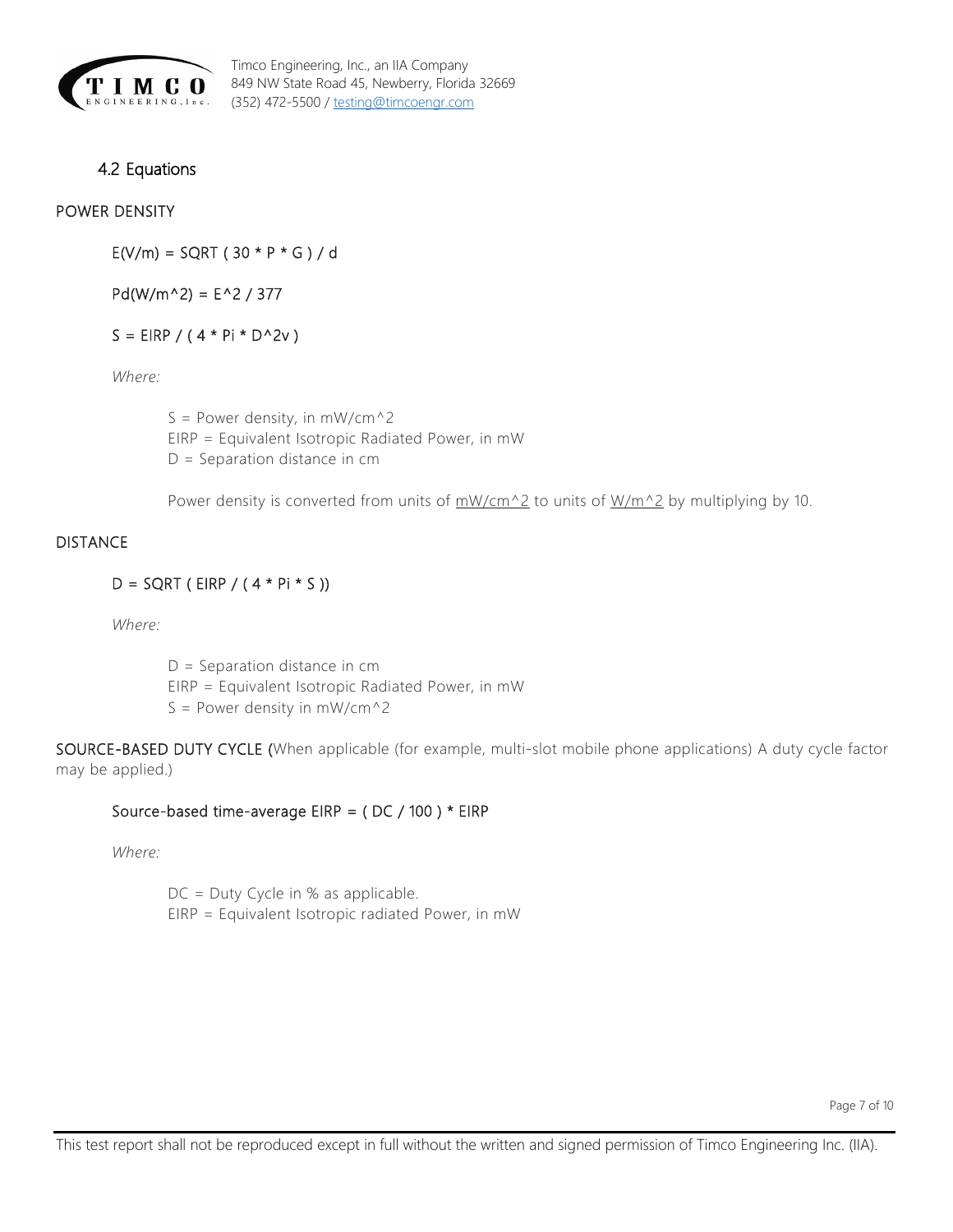

## <span id="page-7-0"></span>5. RF Exposure Results

Separation Distance: 20 cm

*MPE*

| Frequency Band | Evaluation<br>Distance (cm) | Max Power +<br>Tolerance<br>(dBm) | Antenna Gain<br>(dBi) | Duty Cycle (%) | EIRP (W) | <b>Power Density</b> | Limit for<br>Uncontrolled<br>Exposure | Limit for<br>Controlled<br>Exposure | Distance Required to meet<br>Uncontrolled Exposure Limt (cm) |
|----------------|-----------------------------|-----------------------------------|-----------------------|----------------|----------|----------------------|---------------------------------------|-------------------------------------|--------------------------------------------------------------|
| 410-430 MHz    | 20                          | 28.85                             | 3.00                  | 100%           | 0.77     | 0.153<br>mW/cm2      | 0.273<br>mW/cm2                       | .367<br>mW/cm2                      | 20.00                                                        |

## RESULT: Pass at DISTANCE 20 cm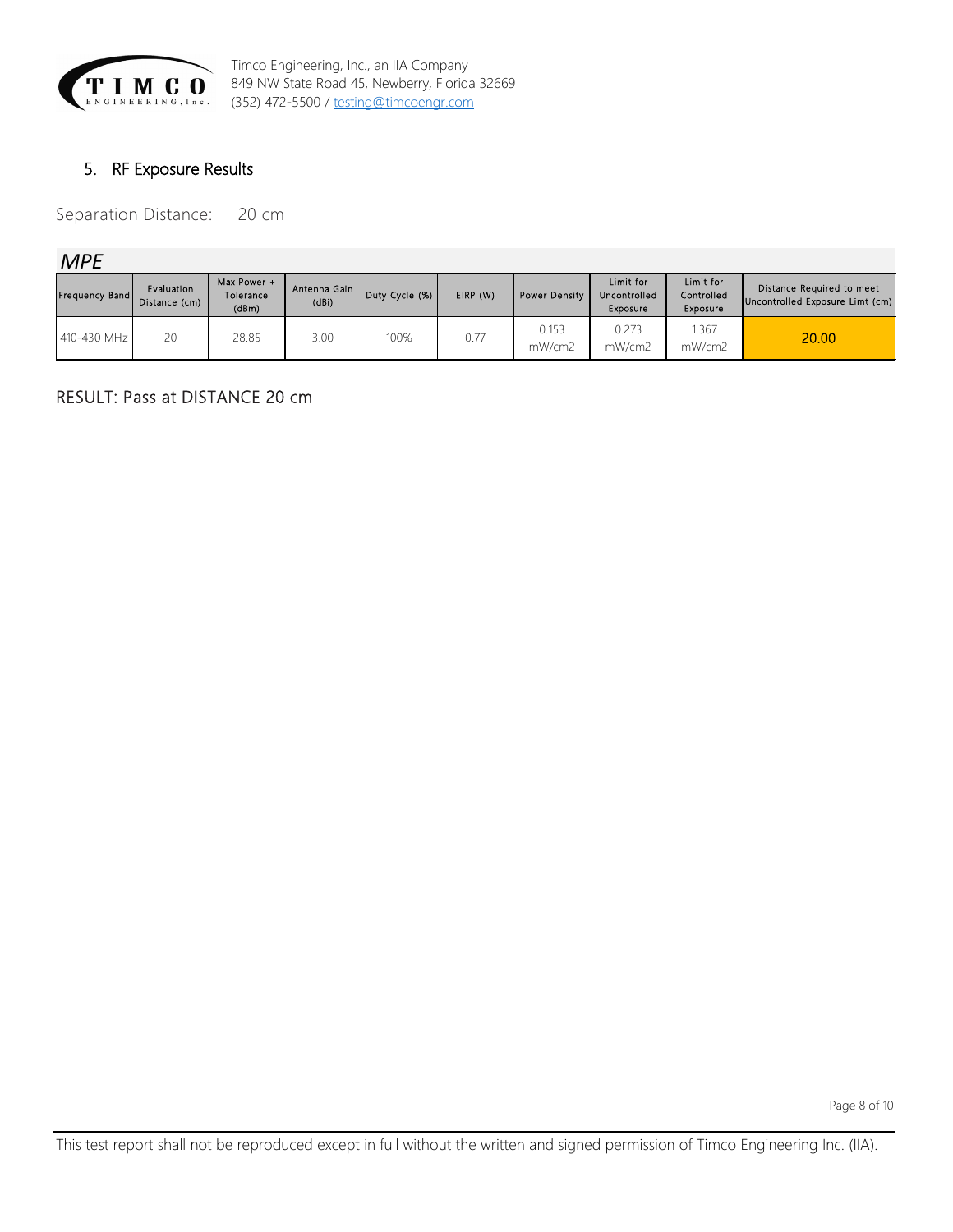

# <span id="page-8-0"></span>6. History of Test Report Changes

| Test Report #                            | Revision # | Description     | Date of Issue |
|------------------------------------------|------------|-----------------|---------------|
|                                          |            | Initial release | 5/11/2022     |
| TR_1654-22_Uplink_FCC PT 1.1310/<br>MPE. |            |                 |               |
|                                          |            |                 |               |